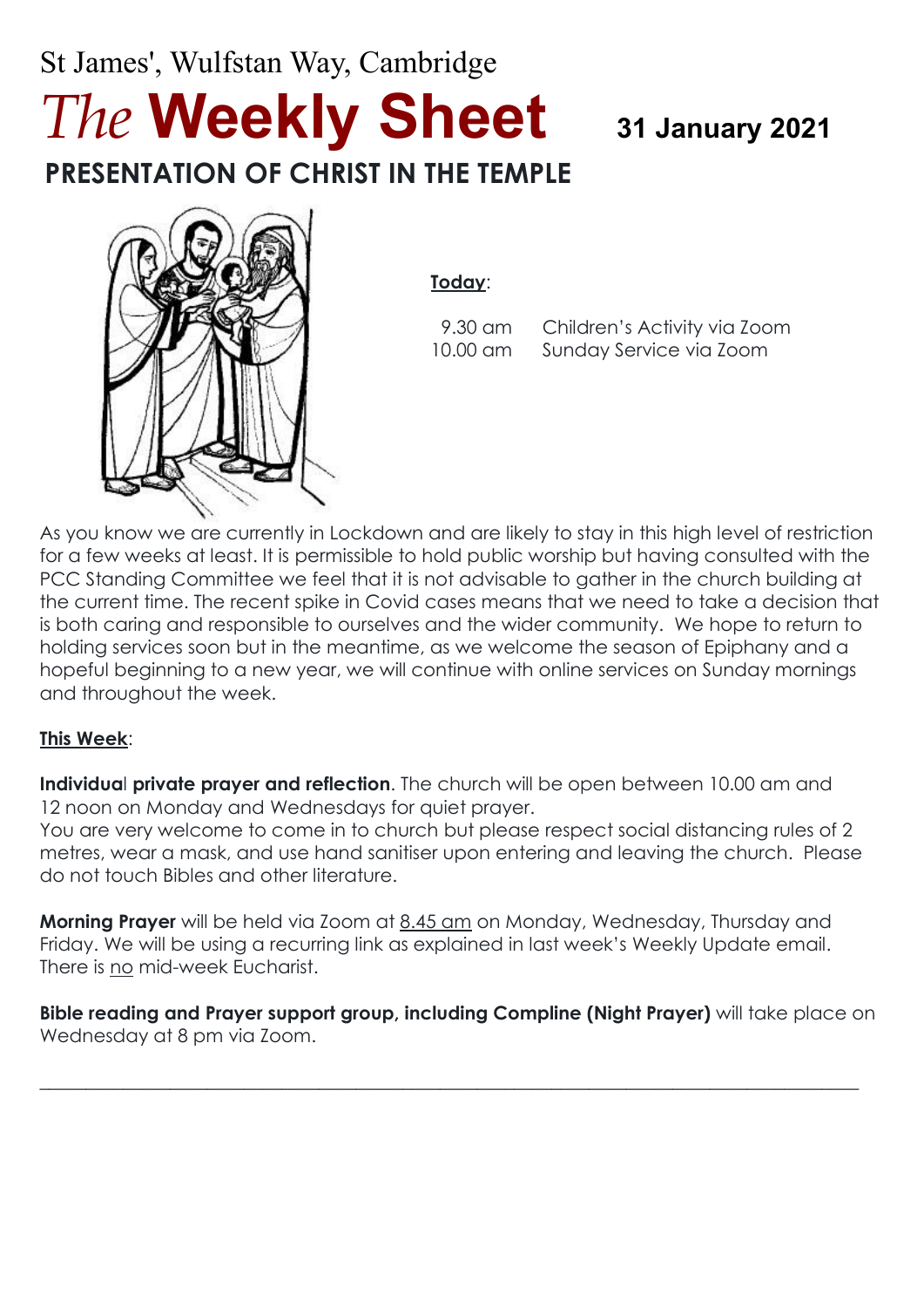## **Collect for today**

Lord Jesus Christ, light of the nations and glory of Israel: make your home among us, and present us pure and holy to your heavenly Father, your God, and our God.

#### **Today's readings are:**

**Malachi 3.1-5; Psalm 24. [1-6] 7-end; Hebrews 2.14-end; Luke 2.22-40**

#### **Malachi 3.1-5**

#### **The Coming Messenger**

See, I am sending my messenger to prepare the way before me, and the Lord whom you seek will suddenly come to his temple. The messenger of the covenant in whom you delight indeed, he is coming, says the LORD of hosts. But who can endure the day of his coming, and who can stand when he appears?

\_\_\_\_\_\_\_\_\_\_\_\_\_\_\_\_\_\_\_\_\_\_\_\_\_\_\_\_\_\_\_\_\_\_\_\_\_\_\_\_\_\_\_\_\_\_\_\_\_\_\_\_\_\_\_\_\_\_\_\_\_\_\_\_\_\_\_\_\_\_\_\_\_\_\_\_\_\_\_\_\_\_\_

 $\_$  , and the set of the set of the set of the set of the set of the set of the set of the set of the set of the set of the set of the set of the set of the set of the set of the set of the set of the set of the set of th

For he is like a refiner's fire and like fullers' soap; he will sit as a refiner and purifier of silver, and he will purify the descendants of Levi and refine them like gold and silver, until they present offerings to the LORD in righteousness. Then the offering of Judah and Jerusalem will be pleasing to the LORD as in the days of old and as in former years.

Then I will draw near to you for judgement; I will be swift to bear witness against the sorcerers, against the adulterers, against those who swear falsely, against those who oppress the hired workers in their wages, the widow, and the orphan, against those who thrust aside the alien, and do not fear me, says the LORD of hosts.

 $\_$  , and the set of the set of the set of the set of the set of the set of the set of the set of the set of the set of the set of the set of the set of the set of the set of the set of the set of the set of the set of th

#### **Psalm 24.[1-6] 7-end**

The earth is the Lord's and / all that / fills it, the compass of the world and / all who / dwell there/in. For he has founded it up/on the / seas and set it firm upon the / rivers / of the / deep. 'Who shall ascend the / hill of the / Lord, or who can rise / up in his / holy / place?' 'Those who have clean hands and a / pure / heart, who have not lifted up their soul to an idol, nor / sworn an / oath to a / lie; 'They shall receive a / blessing from the / Lord, a just reward from the / God of / their sal/vation'. Such is the company of / those who / seek him, of those who seek your / face, O / God of / Jacob.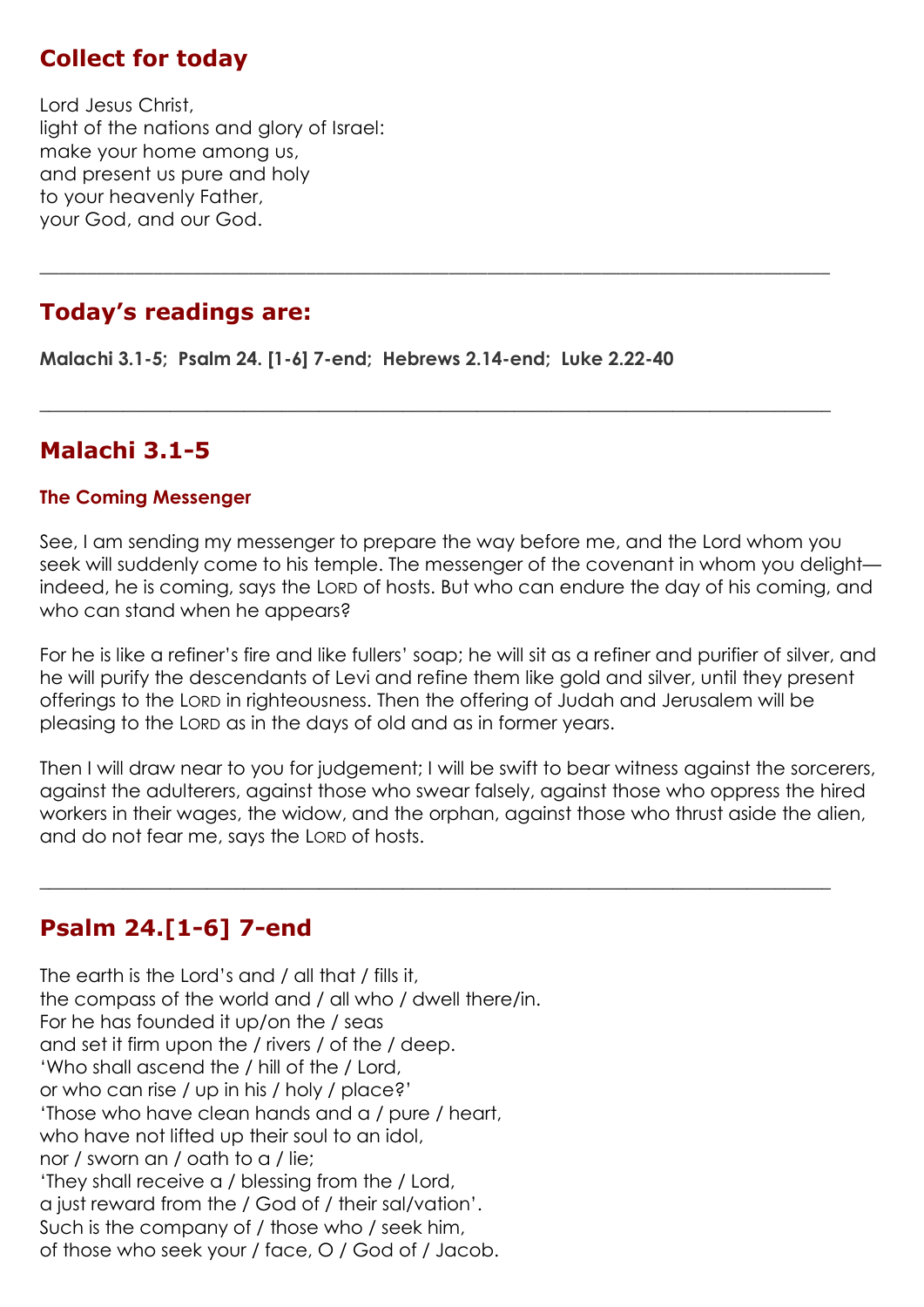Lift up your heads, O gates; be lifted up, you ever/lasting / doors; and the King of / glory / shall come / in. 'Who is the ' King of / glory?' 'The Lord, strong and mighty, the / Lord who is / mighty in / battle'. Lift up your heads, O gates; be lifted up, you ever/lasting / doors; and the King of / glory / shall come / in. 'Who is this / King of / glory?' 'The Lord of hosts, / he is the / King of / glory'.

## **Hebrews 2.14-end**

Since, therefore, the children share flesh and blood, he himself likewise shared the same things, so that through death he might destroy the one who has the power of death, that is, the devil, and free those who all their lives were held in slavery by the fear of death. For it is clear that he did not come to help angels, but the descendants of Abraham. Therefore he had to become like his brothers and sisters in every respect, so that he might be a merciful and faithful high priest in the service of God, to make a sacrifice of atonement for the sins of the people. Because he himself was tested by what he suffered, he is able to help those who are being tested.

 $\_$  , and the set of the set of the set of the set of the set of the set of the set of the set of the set of the set of the set of the set of the set of the set of the set of the set of the set of the set of the set of th

 $\_$  , and the set of the set of the set of the set of the set of the set of the set of the set of the set of the set of the set of the set of the set of the set of the set of the set of the set of the set of the set of th

# **Luke 2.22-40**

#### **Jesus Is Presented in the Temple**

When the time came for their purification according to the law of Moses, they brought him up to Jerusalem to present him to the Lord (as it is written in the law of the Lord, 'Every firstborn male shall be designated as holy to the Lord'), and they offered a sacrifice according to what is stated in the law of the Lord, 'a pair of turtle-doves or two young pigeons.'

Now there was a man in Jerusalem whose name was Simeon; this man was righteous and devout, looking forward to the consolation of Israel, and the Holy Spirit rested on him. It had been revealed to him by the Holy Spirit that he would not see death before he had seen the Lord's Messiah. Guided by the Spirit, Simeon came into the temple; and when the parents brought in the child Jesus, to do for him what was customary under the law, Simeon took him in his arms and praised God, saying,

'Master, now you are dismissing your servant in peace,

according to your word;

for my eyes have seen your salvation,

which you have prepared in the presence of all peoples,

a light for revelation to the Gentiles

and for glory to your people Israel.'

And the child's father and mother were amazed at what was being said about him. Then Simeon blessed them and said to his mother Mary, 'This child is destined for the falling and the rising of many in Israel, and to be a sign that will be opposed so that the inner thoughts of many will be revealed—and a sword will pierce your own soul too.'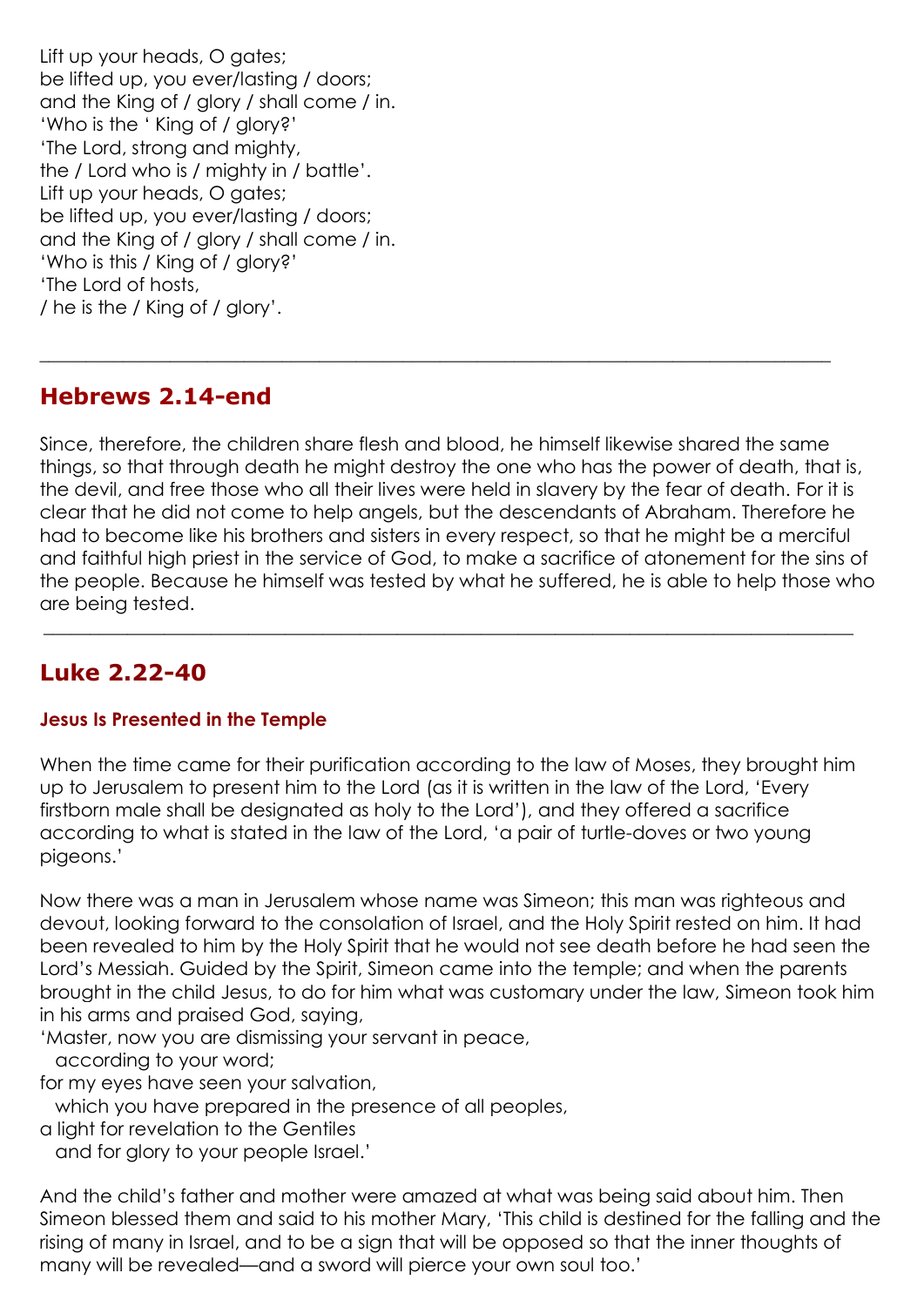There was also a prophet, Anna the daughter of Phanuel, of the tribe of Asher. She was of a great age, having lived with her husband for seven years after her marriage, then as a widow to the age of eighty-four. She never left the temple but worshipped there with fasting and prayer night and day. At that moment she came, and began to praise God and to speak about the child to all who were looking for the redemption of Jerusalem.

#### **The Return to Nazareth**

When they had finished everything required by the law of the Lord, they returned to Galilee, to their own town of Nazareth. The child grew and became strong, filled with wisdom; and the favour of God was upon him.

# **Readings for next Sunday, 7 February (2nd Sunday before Lent)**

\_\_\_\_\_\_\_\_\_\_\_\_\_\_\_\_\_\_\_\_\_\_\_\_\_\_\_\_\_\_\_\_\_\_\_\_\_\_\_\_\_\_\_\_\_\_\_\_\_\_\_\_\_\_\_\_\_

**\_\_\_\_\_\_\_\_\_\_\_\_\_\_\_\_\_\_\_\_\_\_\_\_\_\_\_\_\_\_\_\_\_\_\_\_\_\_\_\_\_\_\_\_\_\_\_\_\_\_\_\_\_\_\_\_\_\_\_\_\_\_\_\_\_\_\_\_\_\_\_\_\_\_\_\_\_\_\_\_\_\_\_\_\_\_**

**Proverbs 8.1, 22-31; Psalm 104.26-end; Colossians 1.15-20; John 1.1-14**

**1000000 steps challenge for Arthur Rank Hospice** - a message from Eleanor Pippard I have decided to attempt the Arthur Rank's fundraising challenge to walk a million steps in a hundred days. This works out at an average of 10000 a day. To make it more interesting I have calculated that this is about the equivalent of walking from my house to Inverness, using roads rather than going 'as the crow flies' which would involve a lot of swimming. This means that each week I shall be able to see where I have got to in the country. The walk started on 11 January and finishes on 20 April.

Any sponsorship would be gratefully received to help this excellent charity. The link to my giving page is <https://arhc.enthuse.com/pf/eleanor-pippard-d0c4e>

**Food Hub.** The Food Hub will continue operating on a Saturday morning between 10.30 am and 12.30 pm here at St James'.

The food remains a basic food package ideally for those who are either struggling to pay for provisions or who cannot get to the shops or book an online delivery.

You can continue to donate to the Food hub and donations should be dropped off at St James' on Friday afternoons between 3.00 pm and 4.30 pm – thank you. Look on the Queen Edith Community Forum website to find more details about the food hub and to see a list of the most needed items and how to donate financially.

**Advent Calendar of Giving.** Thank you to everyone who has taken part. Now that we are in lockdown again, please do not return your bag at the present time. Please hold on to it and return when restrictions are lifted. Thank you.

**Pam** would like to let members of the congregation know that she recently became a grandmother to Ella Nicole. Congratulations!

**Caroline** is working from home and has access to the office answering machine and email so please do contact her as you would normally.

**Phone line.** The Church of England central team have supported the release of the Daily Hope phone line. Daily Hope offers music, prayers and reflections as well as full worship services from the Church of England at the end of a telephone line.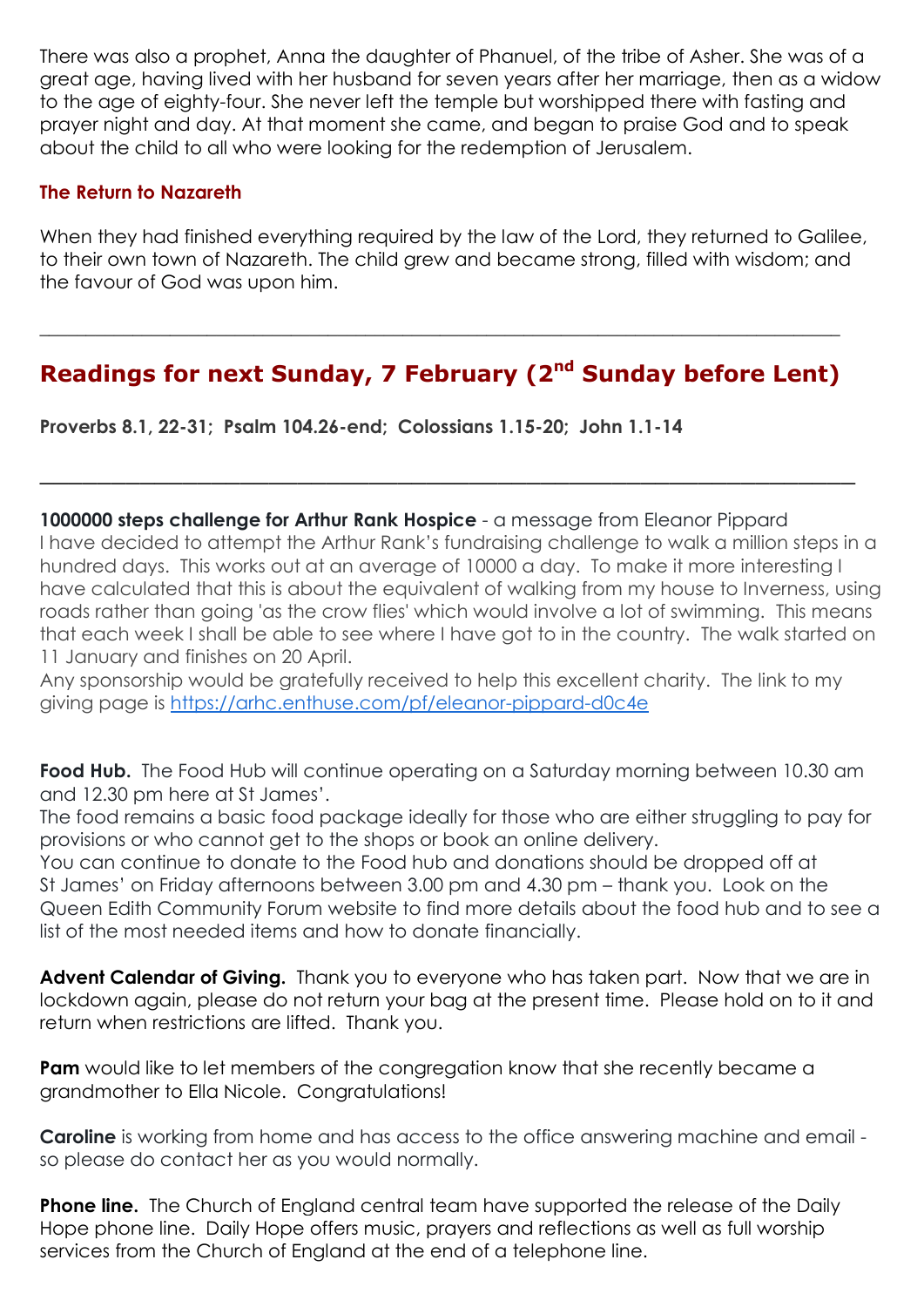The line – which is available 24 hours a day on **0800 804 8044** – has been set up particularly with those unable to join online church services during the period of restrictions in mind. Find out more here - [https://www.churchofengland.org/more/media-centre/coronavirus-covid-](https://www.churchofengland.org/more/media-centre/coronavirus-covid-19-guidance-parishes/daily-hope-phone-line)[19-guidance-parishes/daily-hope-phone-line](https://www.churchofengland.org/more/media-centre/coronavirus-covid-19-guidance-parishes/daily-hope-phone-line)